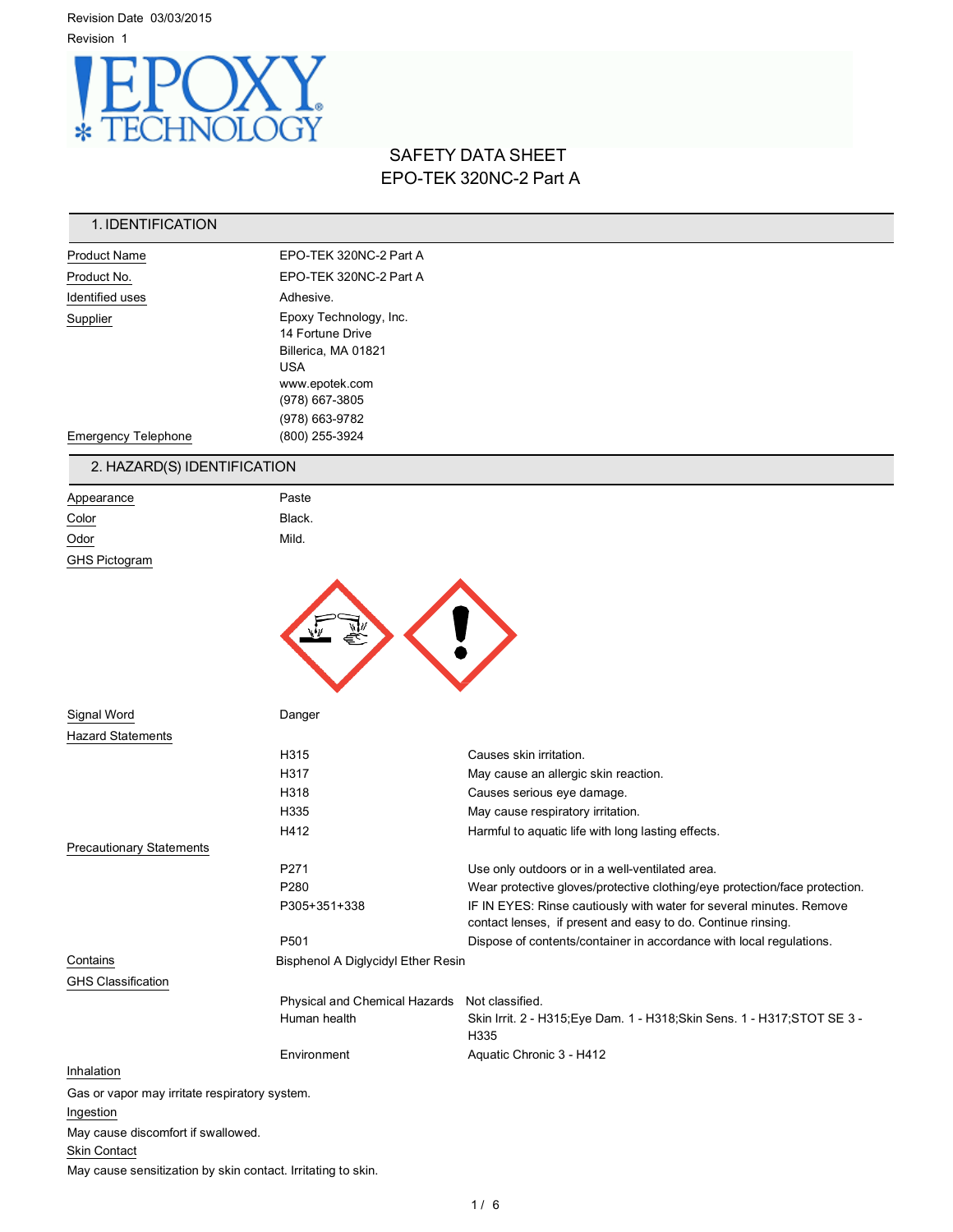#### Eye Contact

Risk of serious damage to eyes.

## 3. COMPOSITION/INFORMATION ON INGREDIENTS

Bisphenol A Diglycidyl Ether Resin 10-30%

CAS No.: 25085-99-8 EC No.: GHS Classification

Skin Irrit. 2 - H315; Eye Irrit. 2 - H319; Skin Sens. 1 - H317; Aquatic Chronic 2 - H411

Reactive Diluent 10-30%

CAS No.: Proprietary EC No.: Proprietary

GHS Classification

Acute Tox. 4 - H302; Acute Tox. 4 - H312; Acute Tox. 4 - H332; Skin Irrit. 2 - H315; Eye Dam. 1 - H318; Skin Sens. 1 - H317

4. FIRST-AID MEASURES

#### Description of first aid measures

#### Inhalation

Move the exposed person to fresh air at once. Rinse nose and mouth with water. Get medical attention if any discomfort continues. Ingestion

NEVER MAKE AN UNCONSCIOUS PERSON VOMIT OR DRINK FLUIDS! Rinse mouth thoroughly. Get medical attention if any discomfort continues.

### Skin Contact

Remove affected person from source of contamination. Remove contaminated clothing. Wash the skin immediately with soap and water. Get medical attention if any discomfort continues.

Eye Contact

Remove victim immediately from source of exposure. Make sure to remove any contact lenses from the eyes before rinsing. Promptly wash eyes with plenty of water while lifting the eye lids. Continue to rinse for at least 15 minutes and get medical attention.

## Most important symptoms and effects, both acute and delayed

#### Inhalation

Irritation of nose, throat and airway. Inhalation of dusts during cutting, grinding or sanding of this product may cause irritation of the respiratory tract.

Ingestion

May cause discomfort if swallowed.

Skin Contact

Skin irritation. Allergic rash.

Eye Contact

Extreme irritation of eyes and mucous membranes, including burning and tearing. Corneal damage.

Indication of any immediate medical attention and special treatment needed

Notes To The Physician

Treat Symptomatically.

5. FIRE-FIGHTING MEASURES

Flash point (°C) 121

Extinguishing Media

Fire can be extinguished using: Dry chemicals. Foam. Carbon dioxide (CO2).

Hazardous combustion products

Thermal decomposition or combustion may liberate carbon oxides and other toxic gases or vapors.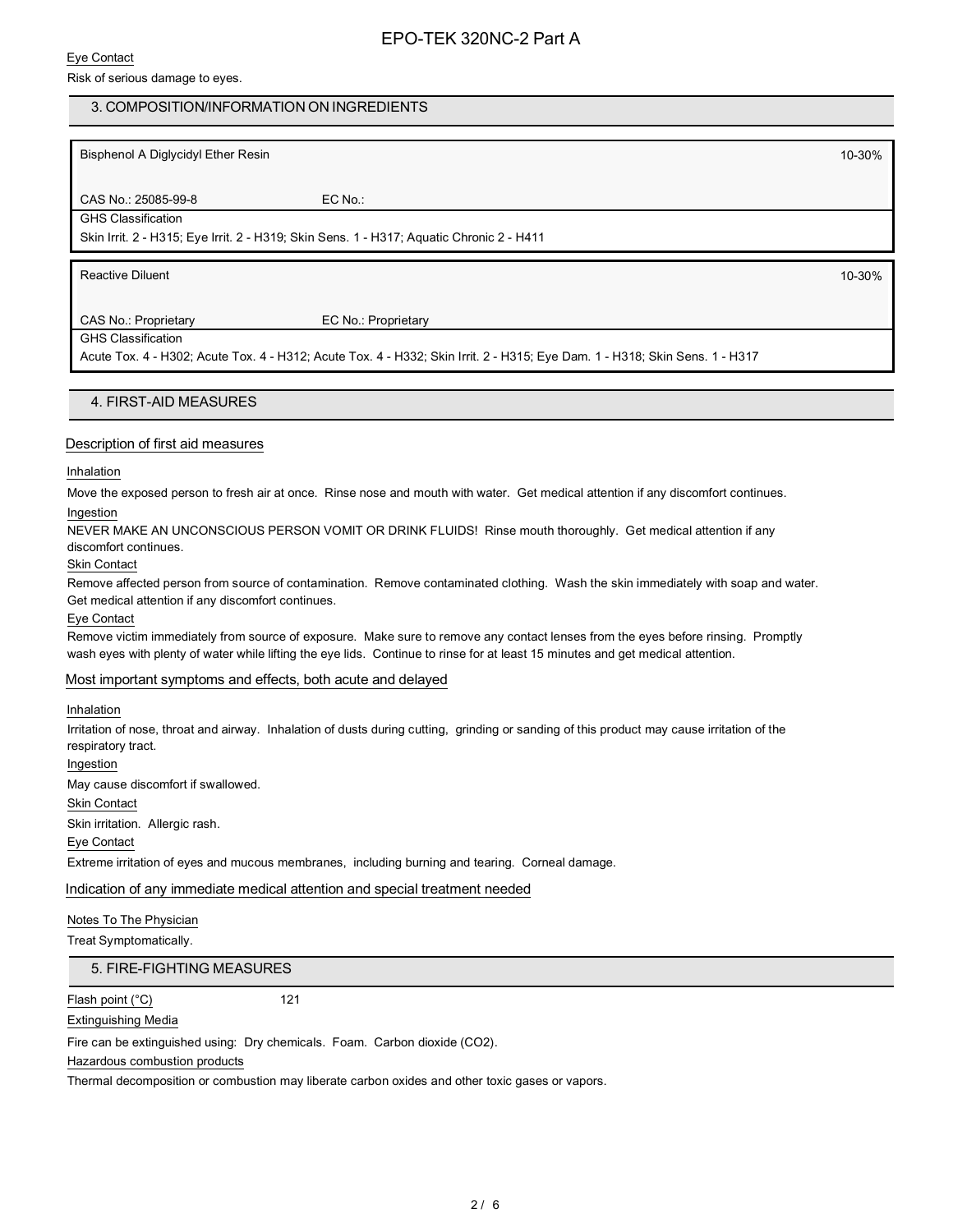#### Special Fire Fighting Procedures

Avoid breathing fire vapors. Water spray should be used to cool containers.

#### Protective Equipment For Fire-Fighters

Self-contained breathing apparatus and full protective clothing must be worn in case of fire.

## 6. ACCIDENTAL RELEASE MEASURES

#### Personal Precautions

Wear protective clothing as described in Section 8 of this material safety data sheet.

#### Environmental Precautions

Do not discharge onto the ground or into water courses. Avoid release to the environment.

#### Spill Clean Up Methods

Stop leak if possible without risk. Absorb in vermiculite, dry sand or earth and place into containers. Flush with plenty of water to clean spillage area. Do not contaminate water sources or sewer.

#### Reference to other sections

For personal protection, see section 8.

## 7. HANDLING AND STORAGE

#### **Handling**

Avoid spilling, skin and eye contact. Keep away from heat, sparks and open flame. Do not eat, drink or smoke when using the product. Observe good chemical hygiene practices. Avoid inhalation of vapors.

Storage

Store at moderate temperatures in dry, well ventilated area. Keep container tightly sealed when not in use.

Storage Class

Chemical storage.

Specific end use(s)

The identified uses for this product are detailed in Section 1.2.

## 8. EXPOSURE CONTROLS/PERSONAL PROTECTION

#### Protective Equipment





Process Conditions Provide eyewash station. Engineering Measures Provide adequate general and local exhaust ventilation. Respiratory Equipment If ventilation is insufficient, suitable respiratory protection must be provided. Hand Protection Use protective gloves made of: Impermeable material. Eye Protection Wear tight-fitting goggles or face shield. Other Protection Wear appropriate clothing to prevent any possibility of skin contact.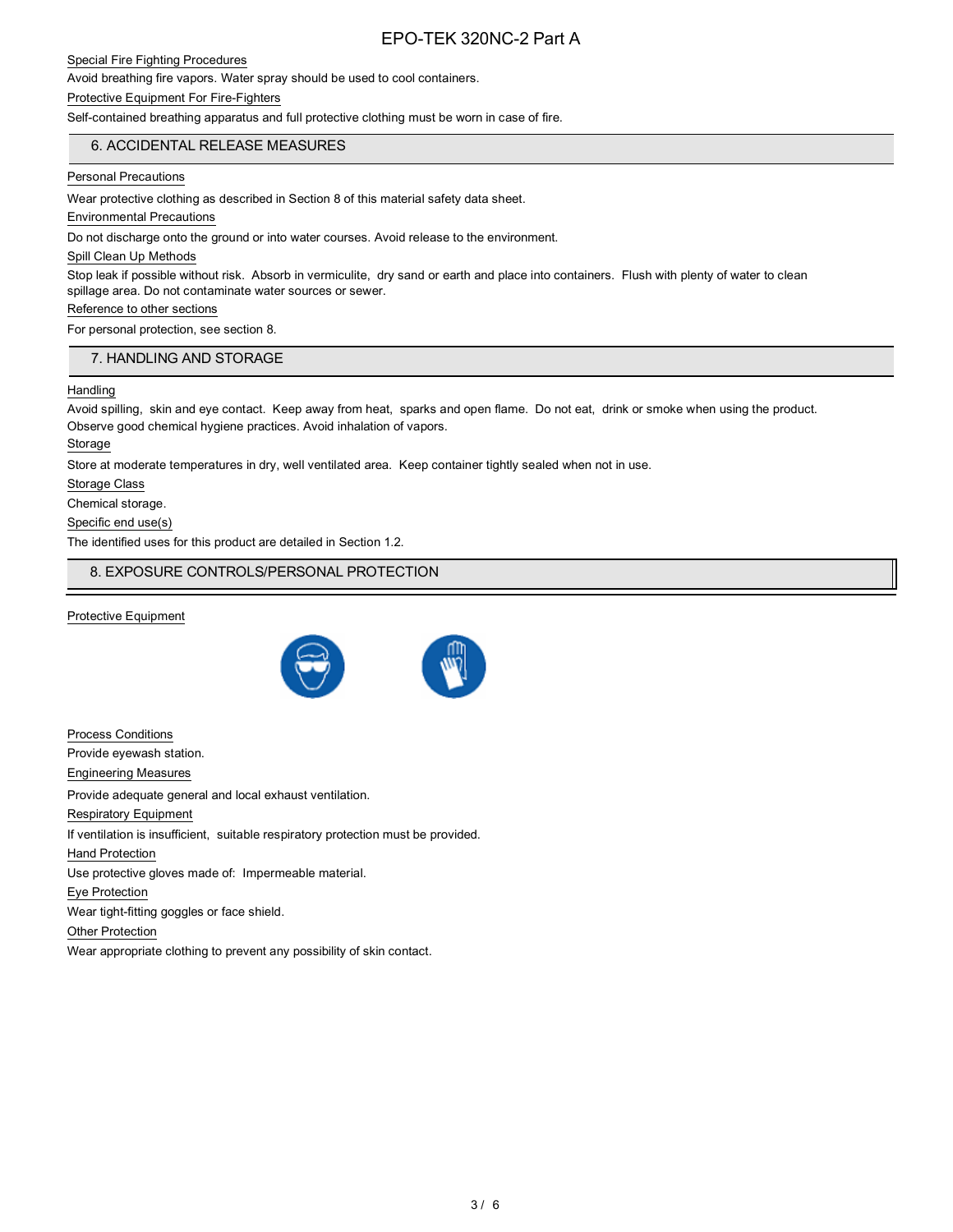#### Hygiene Measures

DO NOT SMOKE IN WORK AREA! Wash hands at the end of each work shift and before eating, smoking and using the toilet. Promptly remove any clothing that becomes contaminated. Use appropriate skin cream to prevent drying of skin. When using do not eat, drink or smoke.

## 9. PHYSICAL AND CHEMICAL PROPERTIES

| Appearance            | Paste                      |
|-----------------------|----------------------------|
| Color                 | Black.                     |
| Odor                  | Mild.                      |
| Solubility            | Slightly soluble in water. |
| Vapor density (air=1) | >1                         |
| Evaporation rate      | $BuAc$                     |
| Flash point (°C)      | 121                        |

## 10. STABILITY AND REACTIVITY

**Reactivity** 

Reaction with: Strong oxidizing agents. Strong reducing agents. **Stability** Stable under normal temperature conditions. Hazardous Polymerisation Will not polymerise. Conditions To Avoid Avoid excessive heat for prolonged periods of time. Materials To Avoid Strong oxidizing substances. Strong reducing agents. Hazardous Decomposition Products Fire creates: Carbon monoxide (CO). Carbon dioxide (CO2).

## 11. TOXICOLOGICAL INFORMATION

Toxicological Information on Ingredients:

Bisphenol A Diglycidyl Ether Resin (CAS: 25085-99-8)

Toxic Dose 1 - LD 50 >15, 000 mg/kg (oral, rat) Toxic Dose 2 - LD 50 >23, 000 mg/kg (dermal, rabbit)

Reactive Diluent (CAS: Proprietary)

Toxic Dose 1 - LD 50 1, 163 mg/kg (oral, rat) Toxic Dose 2 - LD 50 1, 130 mg/kg (dermal, rabbit)

#### 12. ECOLOGICAL INFORMATION

**Ecotoxicity** 

Harmful to aquatic organisms, may cause long-term adverse effects in the aquatic environment. Acute Toxicity - Fish Not available. Degradability No data available. Bioaccumulative potential No data available on bioaccumulation. Mobility: The product has poor water-solubility. Other adverse effects Not known.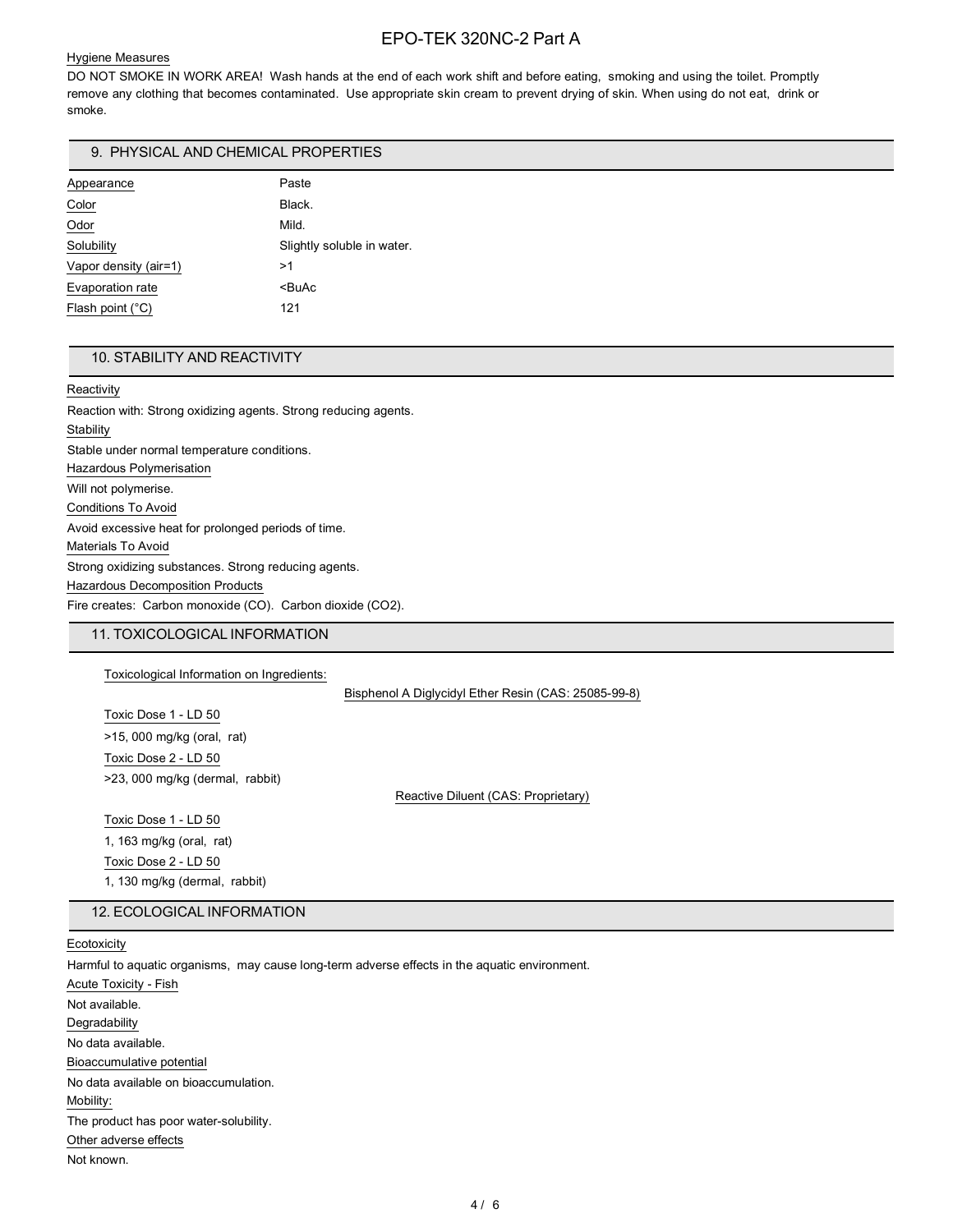## 13. DISPOSAL CONSIDERATIONS

### Disposal Methods

Dispose of waste and residues in accordance with local authority requirements.

## 14. TRANSPORT INFORMATION

| ı<br>ופו<br>eΓ |
|----------------|
|                |

The product is not covered by international regulation on the transport of dangerous goods (IMDG, IATA, DOT). Road Transport Notes Not Classified Rail Transport Notes Not classified. Sea Transport Notes Not classified.

Air Transport Notes Not classified.

Transport Labels

No transport warning sign required.

Environmentally Hazardous Substance/Marine Pollutant No.

Transport in Bulk according to Annex II of MARPOL 73/78 and the IBC Code Notes Not applicable.

#### 15. REGULATORY INFORMATION

#### US Federal Regulations

SARA Section 302 Extremely Hazardous Substances Tier II Threshold Planning Quantities None of the ingredients are listed. CERCLA/Superfund, Hazardous Substances/Reportable Quantities (EPA) None of the ingredients are listed. SARA Extremely Hazardous Substances EPCRA Reportable Quantities None of the ingredients are listed. SARA 313 Emission Reporting None of the ingredients are listed. CAA Accidental Release Prevention None of the ingredients are listed. OSHA Highly Hazardous Chemicals None of the ingredients are listed.

### US State Regulations

California Proposition 65 Carcinogens and Reproductive Toxins None of the ingredients are listed.

California Air Toxics "Hot Spots" (A-I) None of the ingredients are listed. California Air Toxics "Hot Spots" (A-II) None of the ingredients are listed. Massachusetts "Right To Know" List None of the ingredients are listed. Rhode Island "Right To Know" List None of the ingredients are listed. Minnesota "Right To Know" List None of the ingredients are listed.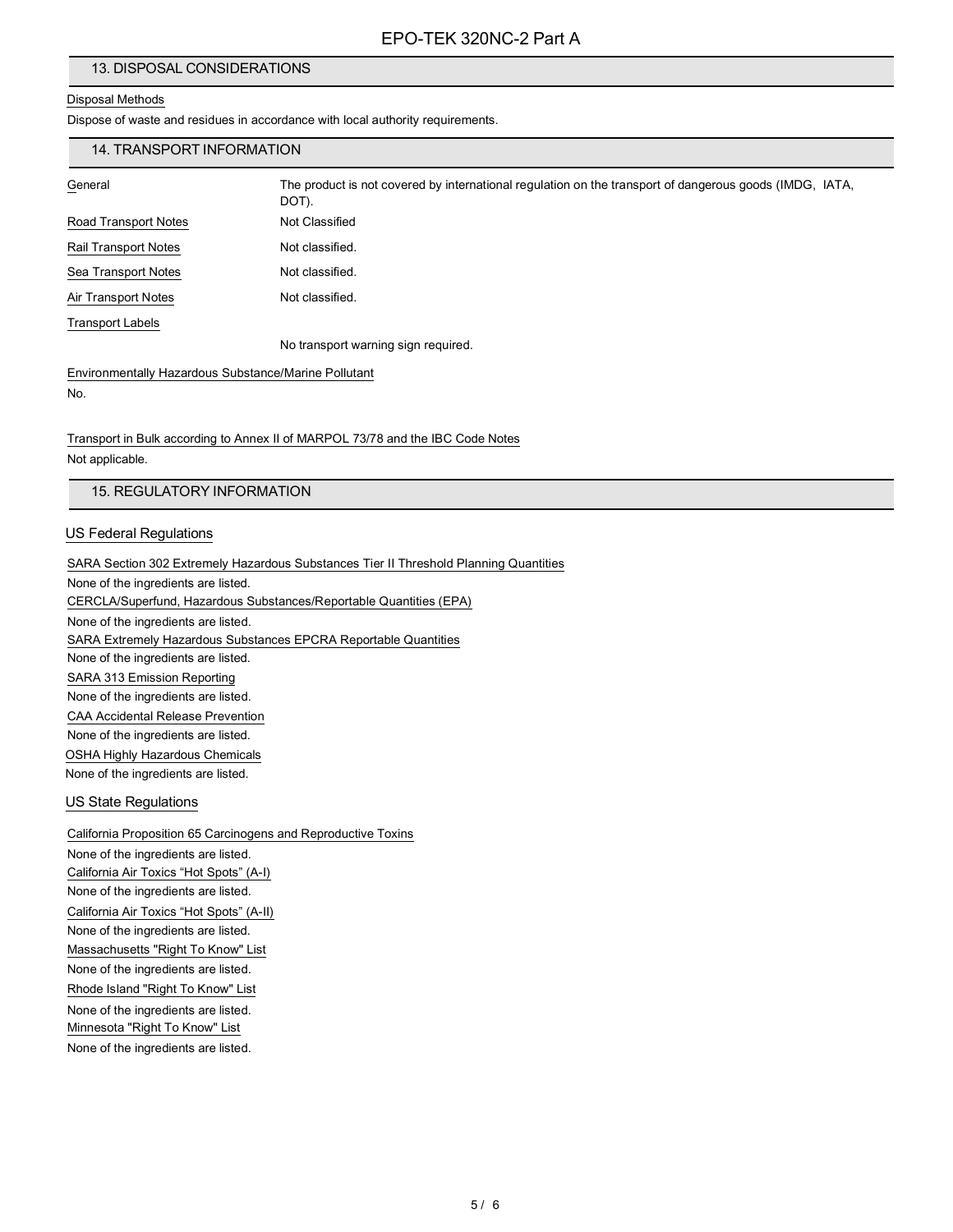New Jersey "Right To Know" List None of the ingredients are listed. Pennsylvania "Right To Know" List None of the ingredients are listed.

#### International Inventories

EU - EINECS/ELINCS At least one ingredient is not listed. Canada – DSL/NDSL All ingredients are listed or exempt. US - TSCA All ingredients are listed or exempt. US – TSCA 12(b) Export Notification None of the ingredients are listed. Australia - AICS All ingredients are listed or exempt. Japan – MITI At least one ingredient is not listed. Korea - KECI All ingredients are listed or exempt. China - IECSC All ingredients are listed or exempt. Philippines – PICCS All ingredients are listed or exempt. Revision Date 03/03/2015 16. OTHER INFORMATION

Revision 1

Disclaimer

Information contained in this publication or as otherwise supplied to Users is believed to be accurate and is given in good faith, but it is for the Users to satisfy themselves of the suitability of the product for their own particular purpose. Epoxy Technology, Inc. gives no warranty as to the fitness of the product for any particular purpose and any implied warranty or condition (statutory or otherwise) is excluded except to the extent that exclusion is prevented by law. Epoxy Technology, Inc. accepts no liability for loss or damage (other than that arising from death or personal injury caused by defective product, if proved), resulting from reliance on this information. Freedom under Patents, Copyright and Designs cannot be assumed.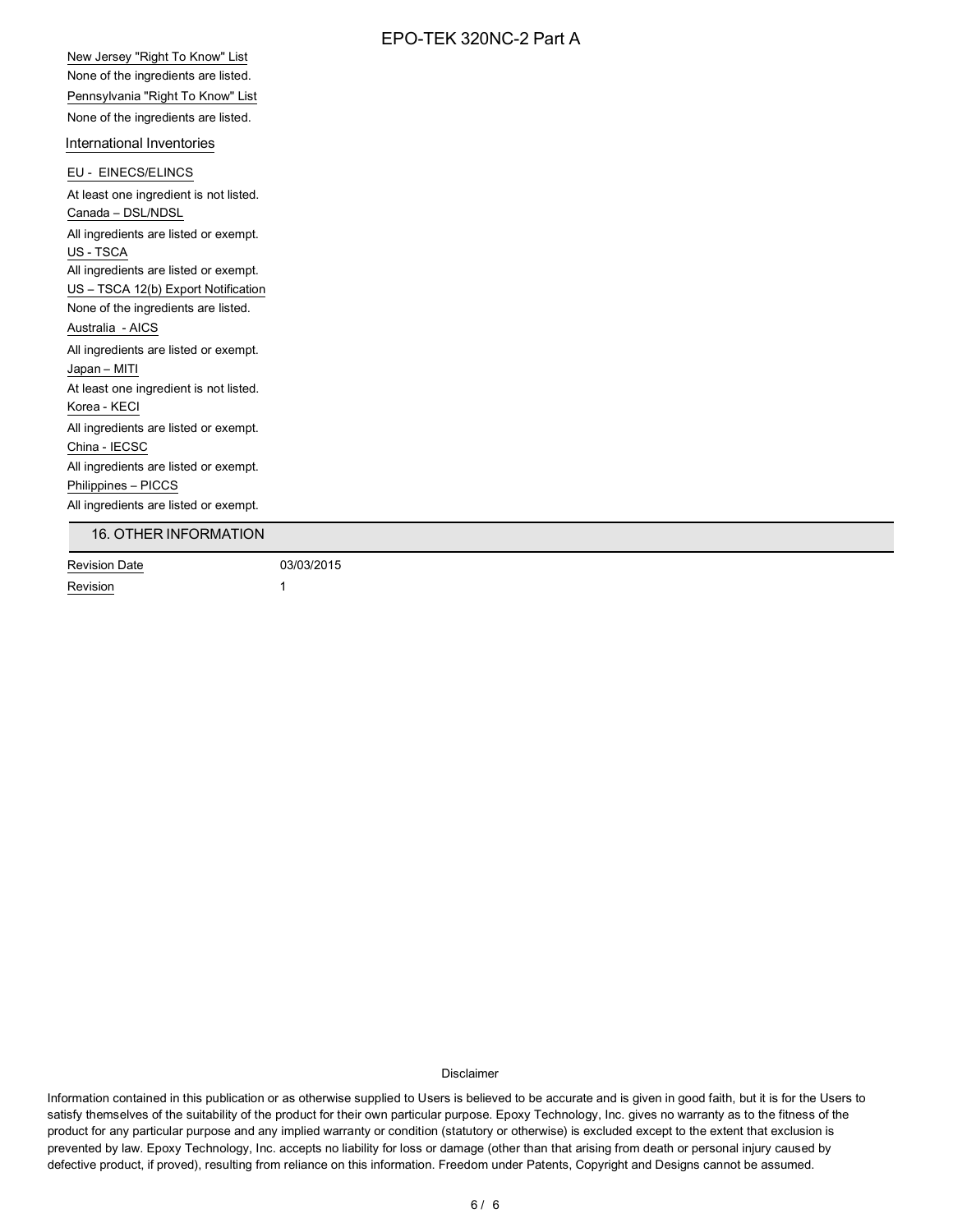Revision Date 03/03/2015 Revision 1



# SAFETY DATA SHEET EPO-TEK 320NC-2 Part B

| 1. IDENTIFICATION           |                                                                                                                                       |  |
|-----------------------------|---------------------------------------------------------------------------------------------------------------------------------------|--|
| <b>Product Name</b>         | EPO-TEK 320NC-2 Part B                                                                                                                |  |
| Product No.                 | EPO-TEK 320NC-2 Part B                                                                                                                |  |
| Identification No.          | <b>UN2327</b>                                                                                                                         |  |
| Identified uses             | Adhesive.                                                                                                                             |  |
| Supplier                    | Epoxy Technology, Inc.<br>14 Fortune Drive<br>Billerica, MA 01821<br><b>USA</b><br>www.epotek.com<br>(978) 667-3805<br>(978) 663-9782 |  |
| <b>Emergency Telephone</b>  | (800) 255-3924                                                                                                                        |  |
| 2. HAZARD(S) IDENTIFICATION |                                                                                                                                       |  |

# Appearance Liquid Color Clear Odor Pungent. GHS Pictogram



| Signal Word              | Danger                               |                                                                                                                                     |
|--------------------------|--------------------------------------|-------------------------------------------------------------------------------------------------------------------------------------|
| Hazard Statements        |                                      |                                                                                                                                     |
|                          | H302                                 | Harmful if swallowed.                                                                                                               |
|                          | H314                                 | Causes severe skin burns and eye damage.                                                                                            |
|                          | H317                                 | May cause an allergic skin reaction.                                                                                                |
|                          | H412                                 | Harmful to aquatic life with long lasting effects.                                                                                  |
| Precautionary Statements |                                      |                                                                                                                                     |
|                          | P <sub>280</sub>                     | Wear protective gloves/protective clothing/eye protection/face protection.                                                          |
|                          | P305+351+338                         | IF IN EYES: Rinse cautiously with water for several minutes. Remove contact<br>lenses, if present and easy to do. Continue rinsing. |
|                          | P310                                 | Immediately call a POISON CENTER or doctor/physician.                                                                               |
|                          | P <sub>501</sub>                     | Dispose of contents/container in accordance with local regulations.                                                                 |
| Contains                 | Trimethyl-1, 6-Hexanediamine         |                                                                                                                                     |
| GHS Classification       |                                      |                                                                                                                                     |
|                          | <b>Physical and Chemical Hazards</b> | Not classified.                                                                                                                     |
|                          | Human health                         | Acute Tox. 4 - H302; Skin Corr. 1B - H314; Skin Sens. 1 - H317                                                                      |
|                          | Environment                          | Aquatic Chronic 3 - H412                                                                                                            |
| .                        |                                      |                                                                                                                                     |

#### **Inhalation**

High concentrations of vapors may irritate respiratory system and lead to headache, fatigue, nausea and vomiting. Ingestion

May cause chemical burns in mouth and throat. May cause stomach pain or vomiting. Harmful if swallowed.

#### Skin Contact

May cause sensitization by skin contact. Causes burns.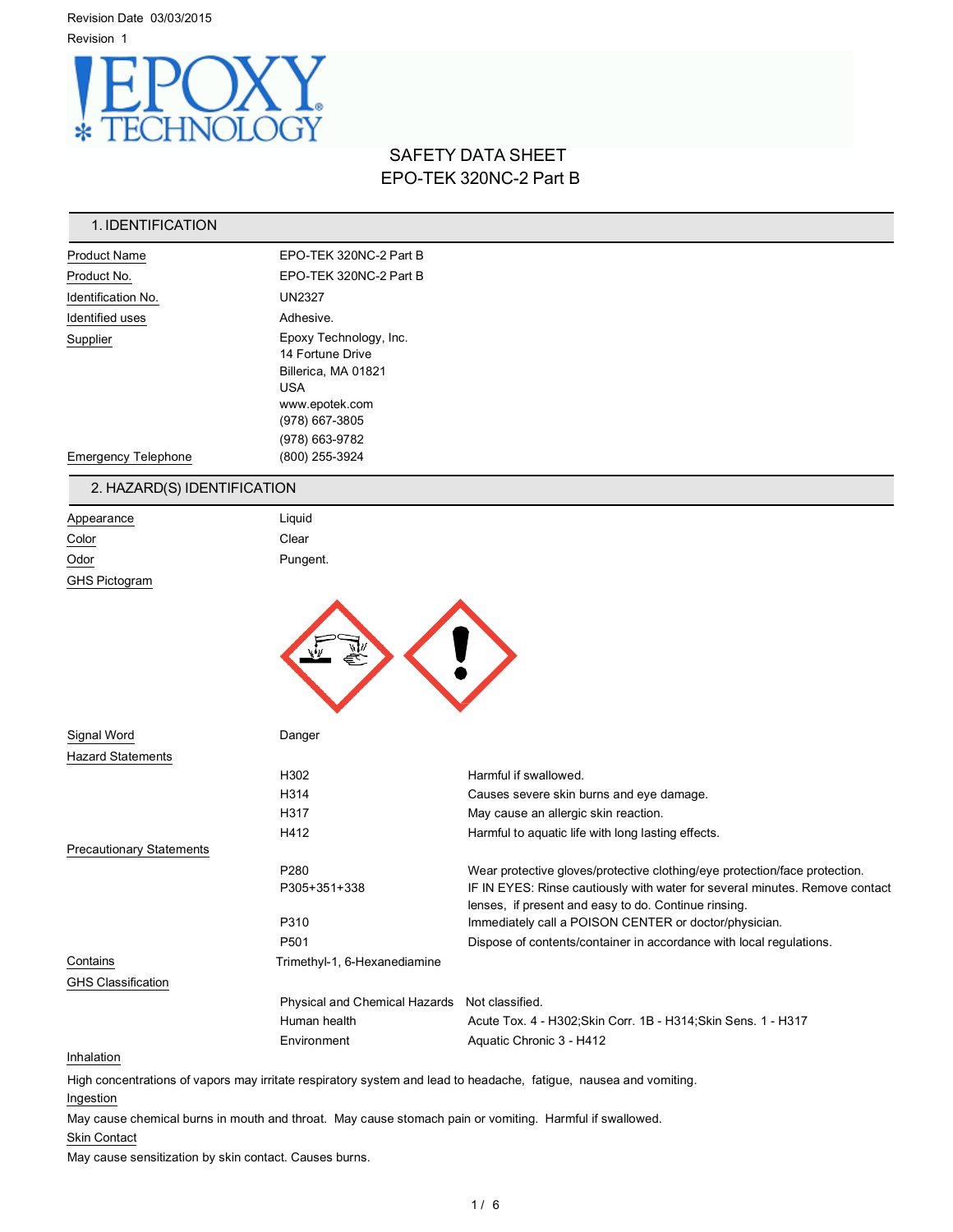#### Extreme irritation of eyes and mucous membranes, including burning and tearing. Causes burns.

### 3. COMPOSITION/INFORMATION ON INGREDIENTS

Trimethyl-1, 6-Hexanediamine 60-100% and the state of the state of the state of the state of the state of the state of the state of the state of the state of the state of the state of the state of the state of the state of

#### CAS No.: 25513-64-8 EC No.: GHS Classification

Acute Tox. 4 - H302; Skin Corr. 1B - H314; Skin Sens. 1 - H317; Aquatic Chronic 3 - H412

#### 4. FIRST-AID MEASURES

#### Description of first aid measures

#### Inhalation

Move the exposed person to fresh air at once. Rinse nose and mouth with water. NEVER MAKE AN UNCONSCIOUS PERSON VOMIT OR DRINK FLUIDS! Keep the affected person warm and at rest. Get prompt medical attention.

#### Ingestion

DO NOT INDUCE VOMITING! NEVER MAKE AN UNCONSCIOUS PERSON VOMIT OR DRINK FLUIDS! Rinse mouth thoroughly. Provide rest, warmth and fresh air. Get medical attention immediately!

#### Skin Contact

Remove affected person from source of contamination. Rinse the skin immediately with lots of water. Get medical attention promptly if symptoms occur after washing.

#### Eye Contact

Remove victim immediately from source of exposure. Make sure to remove any contact lenses from the eyes before rinsing. Promptly wash eyes with plenty of water while lifting the eye lids. Continue to rinse for at least 15 minutes and get medical attention.

#### Most important symptoms and effects, both acute and delayed

Inhalation

Vapors may cause headache, fatigue, dizziness and nausea. Irritation of nose, throat and airway.

Ingestion

May cause stomach pain or vomiting. May cause chemical burns in mouth and throat.

Skin Contact

Severe irritation. Burns can occur. Blistering may occur. Allergic rash.

Eye Contact

Extreme irritation of eyes and mucous membranes, including burning and tearing. Corneal damage.

#### Indication of any immediate medical attention and special treatment needed

#### Notes To The Physician

Treat Symptomatically.

#### 5. FIRE-FIGHTING MEASURES

Flash point (°C) 93 Extinguishing Media

Fire can be extinguished using: Dry chemicals. Foam. Carbon dioxide (CO2).

Hazardous combustion products

Thermal decomposition or combustion may liberate carbon oxides and other toxic gases or vapors.

Unusual Fire & Explosion Hazards

No unusual fire or explosion hazards noted.

Special Fire Fighting Procedures

Avoid breathing fire vapors. Water spray should be used to cool containers.

## Protective Equipment For Fire-Fighters

Self-contained breathing apparatus and full protective clothing must be worn in case of fire.

## 6. ACCIDENTAL RELEASE MEASURES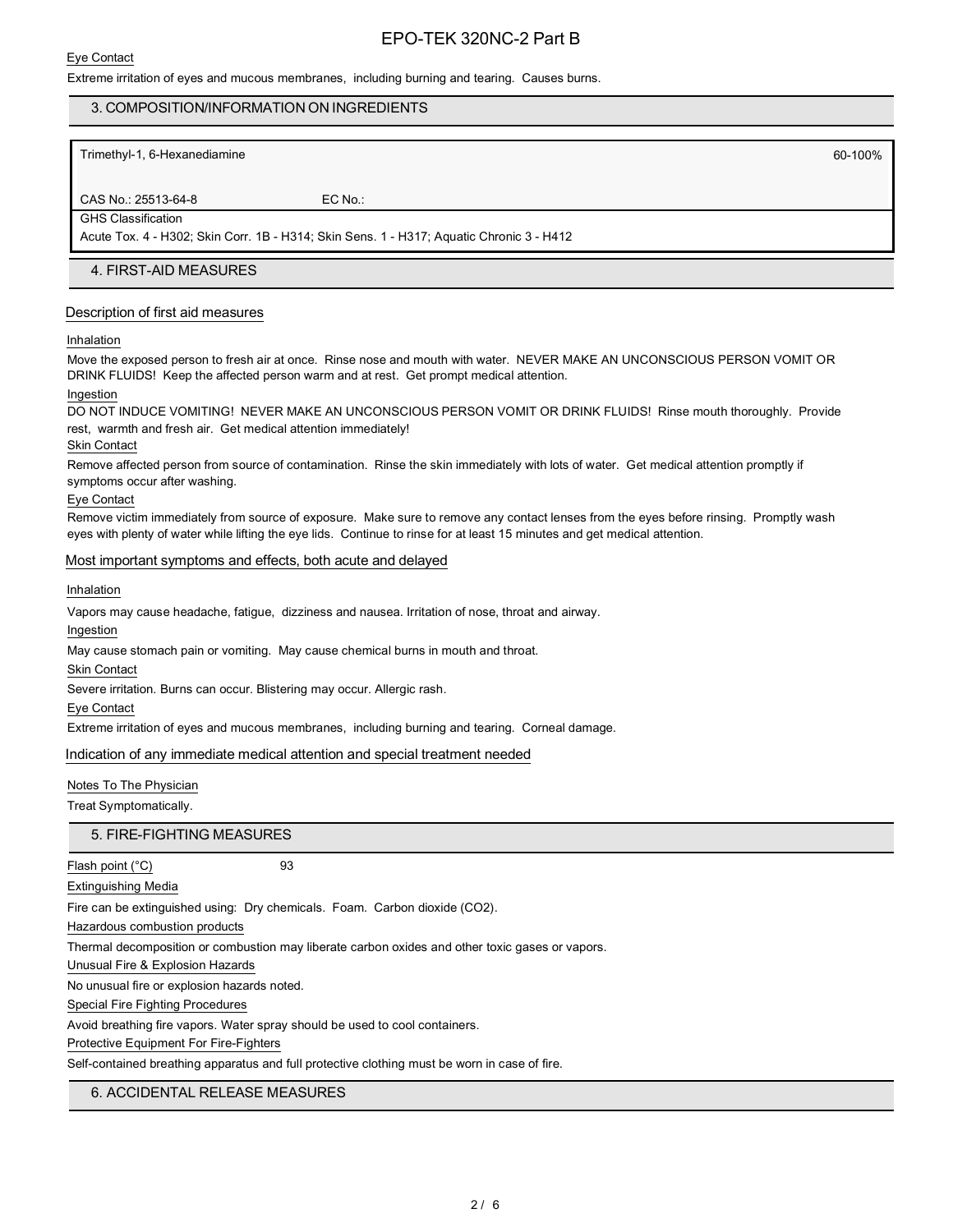### Personal Precautions

Wear protective clothing as described in Section 8 of this material safety data sheet.

Environmental Precautions

Do not discharge onto the ground or into water courses. Avoid release to the environment.

Spill Clean Up Methods

Wear necessary protective equipment. Stop leak if possible without risk. Absorb in vermiculite, dry sand or earth and place into containers. Do not let washing down water contaminate ponds or waterways.

#### Reference to other sections

For personal protection, see section 8.

## 7. HANDLING AND STORAGE

#### Storage

Store at moderate temperatures in dry, well ventilated area. Keep container tightly sealed when not in use.

Storage Class

Corrosive storage.

Specific end use(s)

The identified uses for this product are detailed in Section 1.2.

8. EXPOSURE CONTROLS/PERSONAL PROTECTION

#### Protective Equipment



Engineering Measures

Provide adequate general and local exhaust ventilation.

Respiratory Equipment

If ventilation is insufficient, suitable respiratory protection must be provided.

Hand Protection

Use protective gloves made of: Impermeable material.

Eye Protection

Wear tight-fitting goggles or face shield.

Other Protection

Provide eyewash station. Wear appropriate clothing to prevent any possibility of skin contact.

#### Hygiene Measures

Wash hands at the end of each work shift and before eating, smoking and using the toilet. Wash promptly with soap & water if skin becomes contaminated. Promptly remove any clothing that becomes wet.

## 9. PHYSICAL AND CHEMICAL PROPERTIES

| Appearance            | Liquid                     |
|-----------------------|----------------------------|
| Color                 | Clear                      |
| Odor                  | Pungent.                   |
| Solubility            | Slightly soluble in water. |
| Vapor density (air=1) | >1                         |
| Evaporation rate      | <buac< td=""></buac<>      |
| Flash point (°C)      | 93                         |

## 10. STABILITY AND REACTIVITY

#### **Reactivity**

Reaction with: Strong oxidizing agents. Strong reducing agents.

## **Stability**

Stable under normal temperature conditions.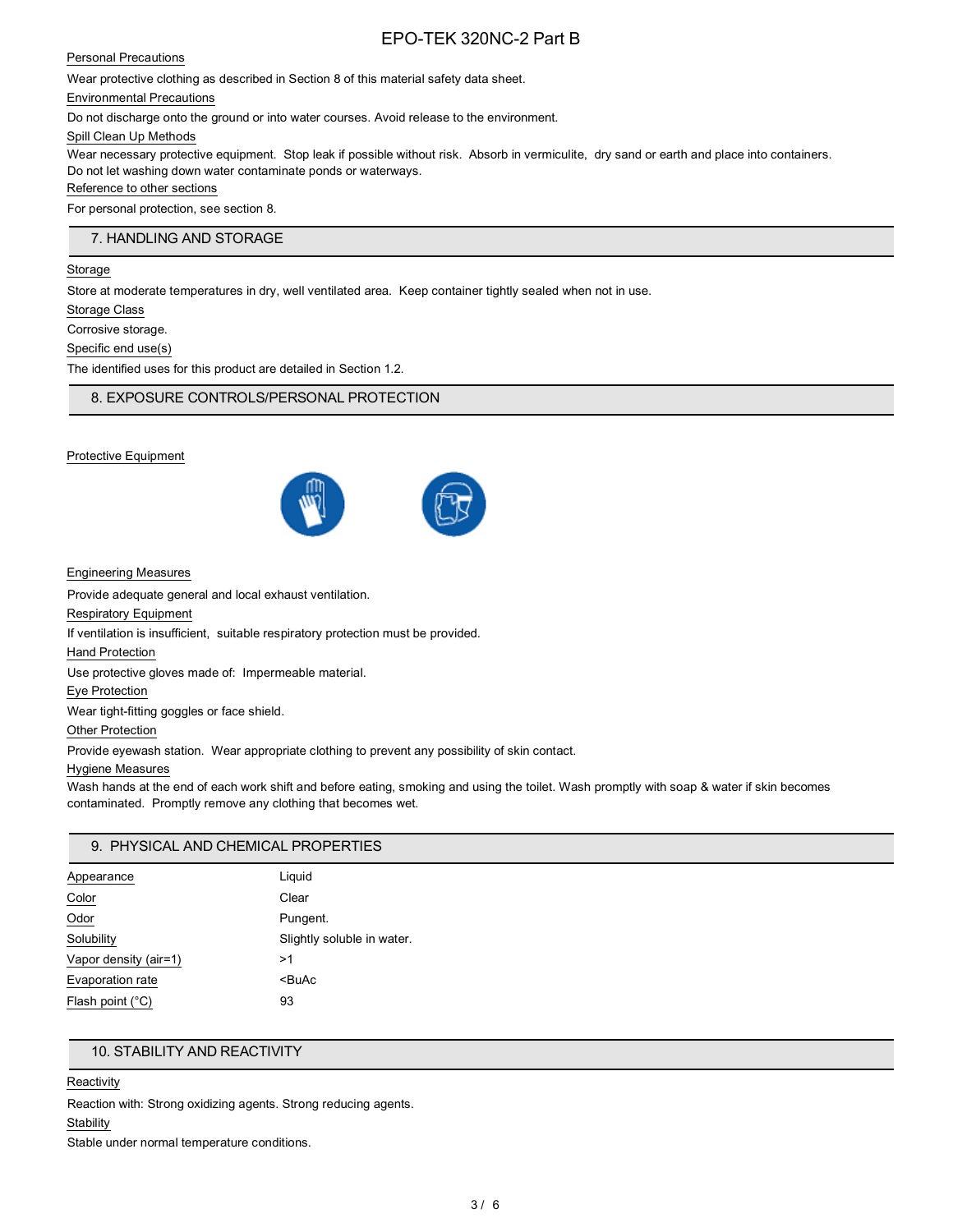Hazardous Polymerisation Will not polymerise. Conditions To Avoid Avoid contact with oxidizers or reducing agents. Avoid excessive heat for prolonged periods of time. Materials To Avoid Strong oxidizing substances. Strong reducing agents. Hazardous Decomposition Products In case of fire, toxic gases (CO, CO2, NOx) may be formed.

## 11. TOXICOLOGICAL INFORMATION

Toxicological Information on Ingredients:

Trimethyl-1, 6-Hexanediamine (CAS: 25513-64-8)

Toxic Dose 1 - LD 50 910 mg/kg (oral, rat)

## 12. ECOLOGICAL INFORMATION

**Ecotoxicity** 

The product contains a substance which is harmful to aquatic organisms and which may cause long term adverse effects in the aquatic environment. Acute Toxicity - Fish Not available. Degradability No data available. Bioaccumulative potential No data available on bioaccumulation. Mobility: The product has poor water-solubility. Other adverse effects Not known.

## 13. DISPOSAL CONSIDERATIONS

#### Disposal Methods

Dispose of waste and residues in accordance with local authority requirements.

## 14. TRANSPORT INFORMATION

| UN No. (DOT/TDG)                | <b>UN2327</b>                         |
|---------------------------------|---------------------------------------|
| UN No. (IMDG)                   | 2327                                  |
| UN No. (ICAO)                   | 2327                                  |
| DOT Proper Shipping Name        | <b>TRIMETHYLHEXAMETHYLENEDIAMINES</b> |
| <b>TDG Proper Shipping Name</b> | <b>TRIMETHYLHEXAMETHYLENEDIAMINES</b> |
| <b>DOT Hazard Class</b>         |                                       |
| 8                               |                                       |
| <b>DOT Hazard Label</b>         |                                       |
| Corrosive                       |                                       |
| <b>TDG Class</b>                | 8                                     |
| TDG Label(s)                    | 8                                     |
| <b>IMDG Class</b>               | 8                                     |
| <b>ICAO Class</b>               | 8                                     |
| <b>Transport Labels</b>         |                                       |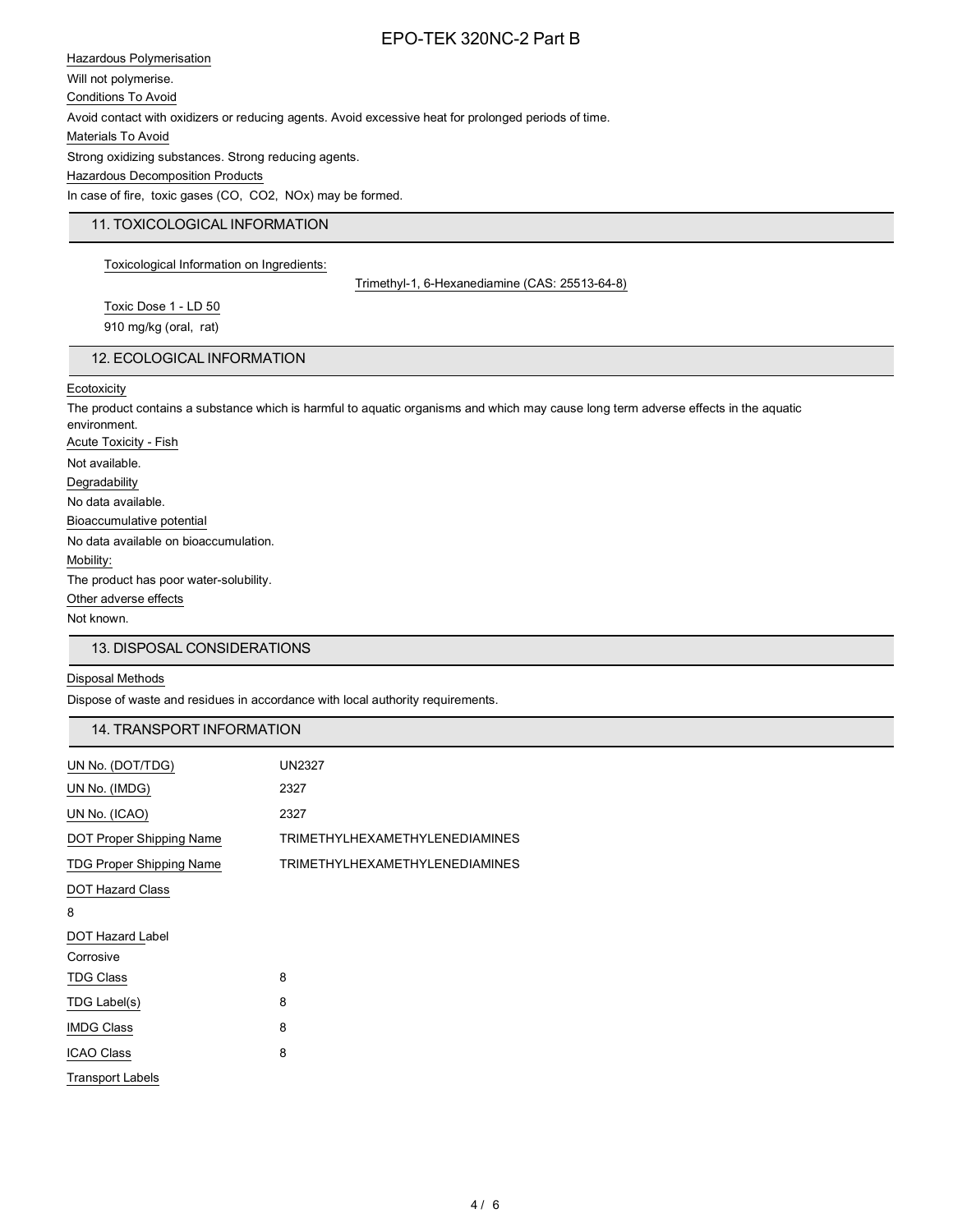

DOT Pack Group III IMDG Pack Group III Air Pack Group III

Environmentally Hazardous Substance/Marine Pollutant No.

EMS F-A, S-B

## 15. REGULATORY INFORMATION

## US Federal Regulations

SARA Section 302 Extremely Hazardous Substances Tier II Threshold Planning Quantities None of the ingredients are listed. CERCLA/Superfund, Hazardous Substances/Reportable Quantities (EPA) None of the ingredients are listed. SARA Extremely Hazardous Substances EPCRA Reportable Quantities None of the ingredients are listed. SARA 313 Emission Reporting None of the ingredients are listed. CAA Accidental Release Prevention None of the ingredients are listed. OSHA Highly Hazardous Chemicals None of the ingredients are listed.

## US State Regulations

California Proposition 65 Carcinogens and Reproductive Toxins

None of the ingredients are listed. California Air Toxics "Hot Spots" (A-I) None of the ingredients are listed. California Air Toxics "Hot Spots" (A-II) None of the ingredients are listed. Massachusetts "Right To Know" List None of the ingredients are listed. Rhode Island "Right To Know" List None of the ingredients are listed. Minnesota "Right To Know" List None of the ingredients are listed. New Jersey "Right To Know" List All ingredients are listed. Pennsylvania "Right To Know" List None of the ingredients are listed.

## International Inventories

EU - EINECS/ELINCS All ingredients are listed or exempt. Canada – DSL/NDSL All ingredients are listed or exempt. US - TSCA All ingredients are listed or exempt.